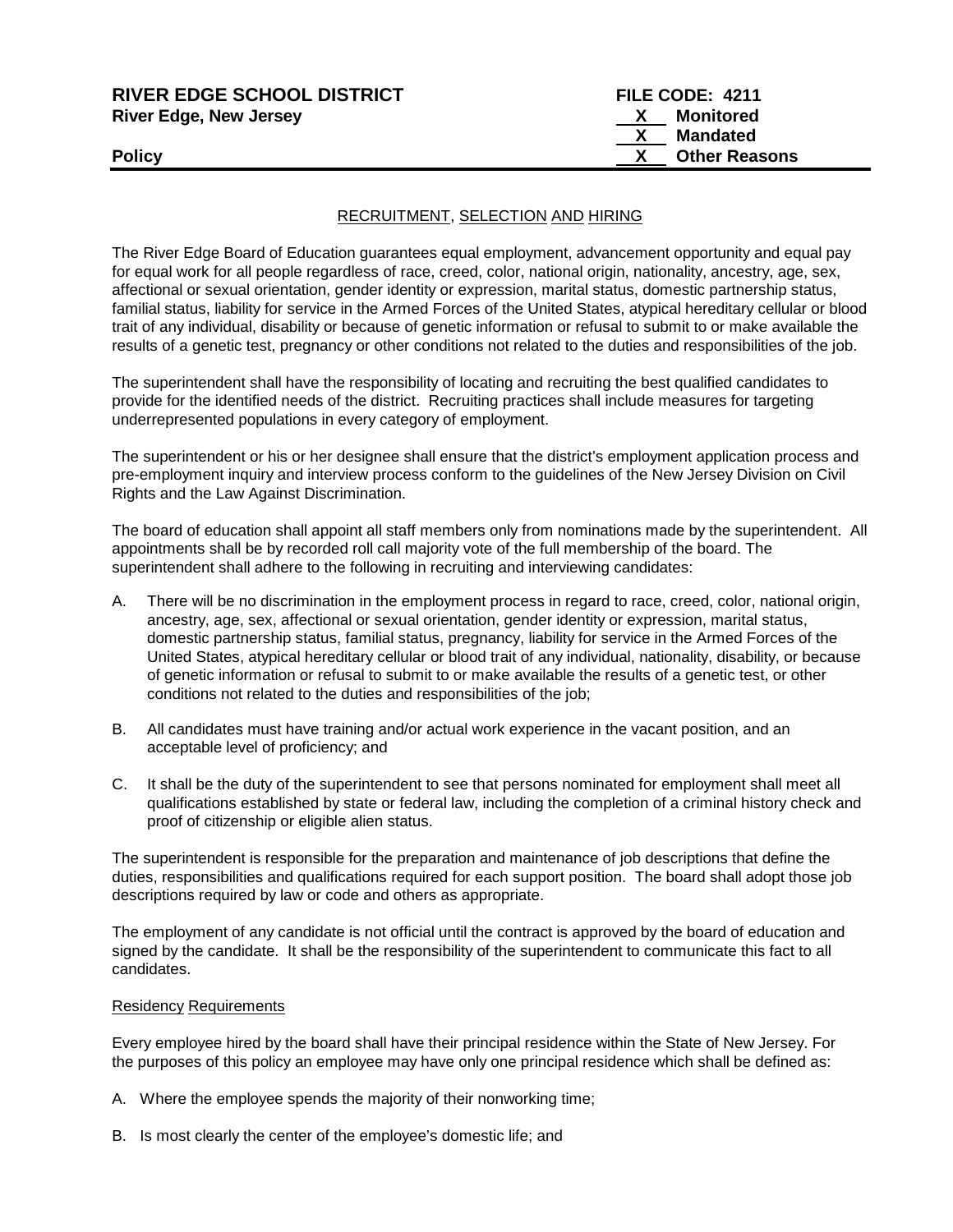## RECRUITMENT, SELECTION AND HIRING (continued)

C. The employee's designated legal address and legal residence for voting.

The fact that an employee is either domiciled or owns a home or property in the State of New Jersey shall not by itself satisfy the requirement of principal residence.

### Exemptions

- A. An employee hired on or after September 1, 2011 who is not a resident when hired shall receive one year to establish residency in New Jersey. If the employee fails to establish residency within that year, he/she shall be deemed unqualified for employment and shall be removed pursuant to N.J.S.A. 52:14- 7(d);
- B. An existing employee who was not a resident of New Jersey on or prior to September 1, 2011 is exempted from this policy. However if he/she has had a break in public service for a period of time greater than seven days this exemption shall not apply;
- C. A break in public service shall be defined as an actual separation from employment for more than seven calendar days due to such causes as resignation, retirement, layoff, or disciplinary removal. But a leave of absence caused by accepting a new appointment within the district shall not be considered a break in public service.
- D. An employee may request an exemption to the State committee formed under N.J.S.A. 52:14-7 on a basis of critical need or hardship. The decision on whether to approve an application of the employee shall be made by a majority vote of this committee. If this committee fails to act within 30 days after receipt of the employee's application, no exemption shall be granted and the residency requirements set forth in this policy shall be in effect.

### Reporting of Arrests, Charges and Indictments

All staff members who are charged, arrested or indicted for a crime or offense must submit a report to the superintendent of the charge, arrest or indictment, including (but not limited to) disorderly persons offenses and drunk driving arrests. This reporting requirement pertains to both in-state and out-of-state offenses and crimes. The employee will make the report within fourteen (14) days. The staff member shall also report the disposition of any charges within seven (7) days of the disposition. Failure to report arrests, charges and indictment may result in disciplinary action up to and including termination of employment.

The superintendent will make these requirements known to all new employees and to all employees on an annual basis.

### Employment History - Definitions

For the purpose of this policy:

- A. "Child abuse" means any conduct that falls under the purview and reporting requirements of law (P.L. 1971, c.437; N.J.S.A. 9:6-8.8 et seq.) and is directed toward or against a child or student, regardless of the age of the child or student (see also board policy 5141.4 Missing, Abused and Neglected Children);
- B. "Sexual misconduct" means any verbal, nonverbal, written, or electronic communication, or any other act directed toward or with a student, including a sexual invitation, dating or soliciting a date, engaging in sexual dialogue, making sexually suggestive comments, self-disclosure or physical exposure of a sexual or erotic nature, and any other sexual, indecent or erotic contact with a student.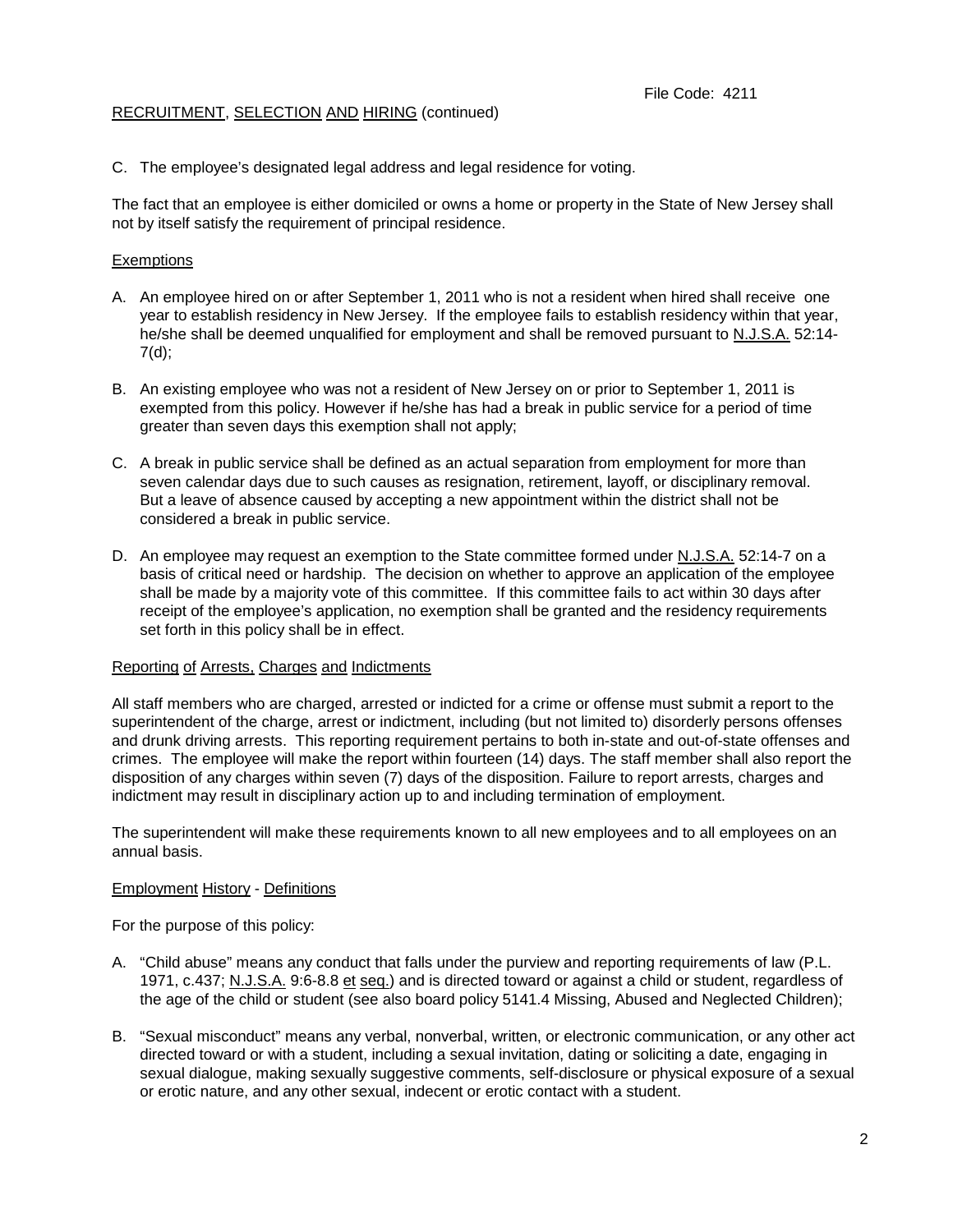# RECRUITMENT, SELECTION AND HIRING (continued)

## Required Disclosure of Employment History

The board shall require all applicants for employment and applicants to provide contracted services for positions and services that involve regular contact with students to provide the following information:

- A. A list, including name, address, telephone number and other relevant contact information of the applicant's:
	- 1. Current employer;
	- 2. All former employers within the last 20 years that were schools; and
	- 3. All former employers within the last 20 years where the applicant was in a position that involved direct contact with children;
- B. A written authorization that consents to and authorizes disclosure of the information requested for the district to review the employment history and the release of related records by the applicant's list of employers as detailed in "A" of this section, and that releases those employers from liability that may arise from the disclosure or release of records;
- C. A written statement as to whether the applicant:
	- 1. Has been the subject of any child abuse or sexual misconduct investigation by any employer, State licensing agency, law enforcement agency or the New Jersey Department of Children and Families. This is not required if the investigation resulted in a finding that the allegations were false or the alleged incident of child abuse or sexual misconduct was not substantiated;
	- 2. Has ever been disciplined, discharged, nonrenewed, asked to resign from employment, resigned from or otherwise separated from any employment while allegations of child abuse or sexual misconduct were pending or under investigation, or due to an adjudication or finding of child abuse or sexual misconduct;
	- 3. Has ever had a license, professional license, or certificate suspended, surrendered, or revoked while allegations of child abuse or sexual misconduct were pending or under investigation, or due to an adjudication or finding of child abuse or sexual misconduct.

### Review of the Employment History

A review of the employment history of the applicant shall be conducted and the employers listed by the applicant contacted. The dates of employment shall be requested and a statement as to whether the applicant:

- A. Was the subject of any child abuse or sexual misconduct investigation by any employer, State licensing agency, law enforcement agency or the New Jersey Department of Children and Families. This is not required if the investigation resulted in a finding that the allegations were false or the alleged incident of child abuse or sexual misconduct was not substantiated;
- B. Was disciplined, discharged, nonrenewed, asked to resign from employment, resigned from or otherwise separated from any employment while allegations of child abuse or sexual misconduct were pending or under investigation, or due to an adjudication or finding of child abuse or sexual misconduct; or
- C. Has ever had a license, professional license, or certificate suspended, surrendered, or revoked while allegations of child abuse or sexual misconduct were pending or under investigation, or due to an adjudication or finding of child abuse or sexual misconduct.

The review of the employment history may be conducted through telephone or cellphone, electronic communication or written communications. If the review is conducted by telephone or cellphone the results of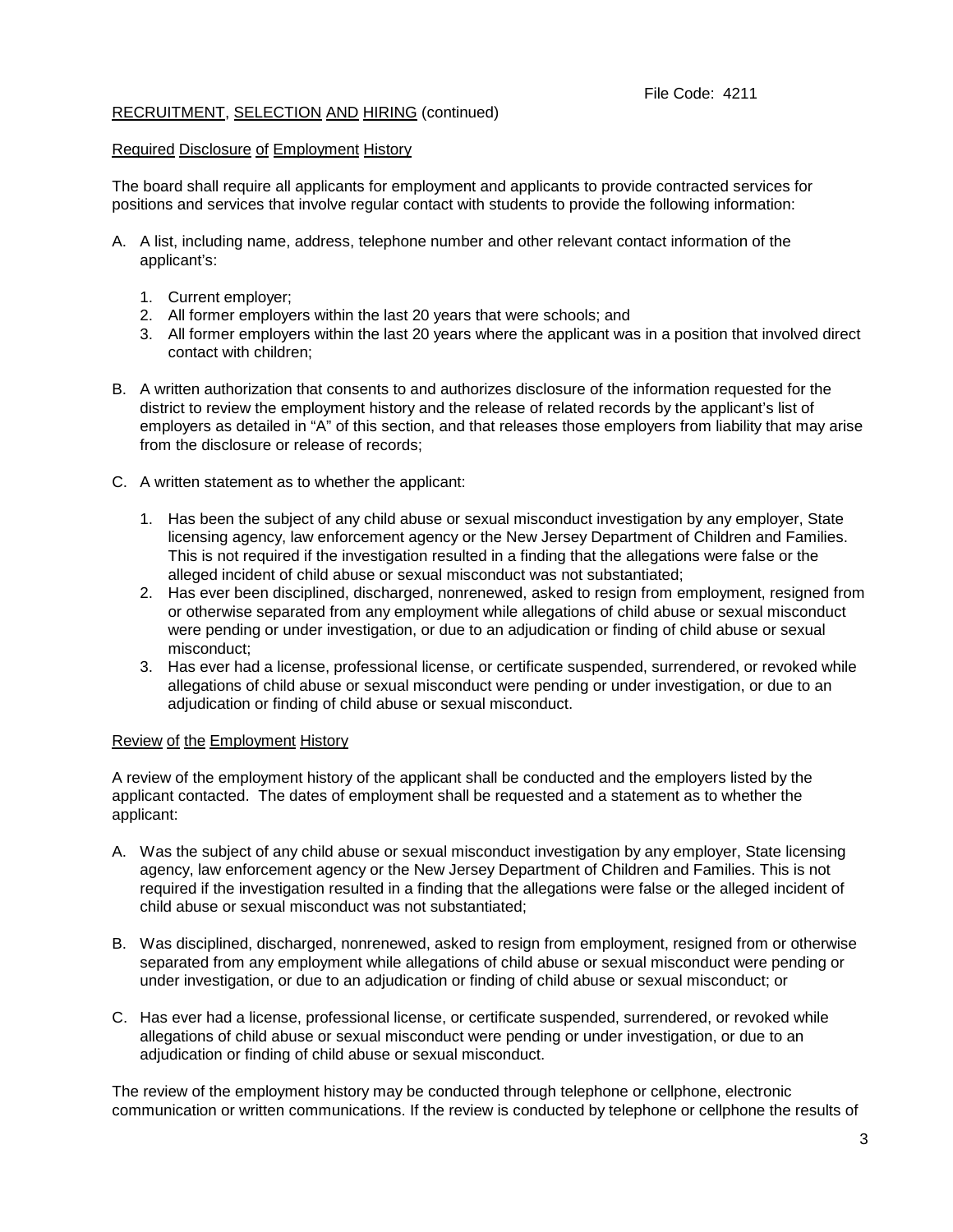### File Code: 4211

## RECRUITMENT, SELECTION AND HIRING (continued)

the review shall be documented in writing by the district employee assigned to conduct the review.

Any applicant who willfully provides false information or willfully fails to disclose information required shall be subject to discipline and including termination or denial of employment; may be deemed in violation of law (N.J.S.A. 2C:28-3); and may be subject to a civil penalty of not more than \$500. Notification of these penalties shall be on all applications for employment for positions which involve regular contact with students.

#### Review of Out-of-State Employment History

A review of out-of-State employers that are part of the employment history of the applicant shall be conducted and the employers listed by the applicant contacted. The superintendent or his or her designee shall ensure that the employment history review conducted with an out-of-State employer is documented with specificity as to the diligent efforts made to:

- A. Verify the information provided by the applicant; and
- B. Obtain the information requested from any out-of-State employers listed by the applicant.

#### Nondisclosure Agreements

The district shall not enter into a collectively bargained or negotiated agreement, an employment contract, an agreement for resignation or termination, a severance agreement, or any other contract or agreement or take any action that:

- A. Has the effect of suppressing or destroying information relating to an investigation related to a report of suspected child abuse or sexual misconduct by a current or former employee;
- B. Affects the ability of the district to report suspected child abuse or sexual misconduct to the appropriate authorities;
- C. Requires the district to expunge information about allegations or finding of suspected child abuse or sexual misconduct from any documents maintained by the district. This excludes allegations that are found to be false or alleged incidents of child abuse or sexual misconduct that have not been substantiated.

#### Implementation

The district may employ or contract with an applicant on a provisional basis for a period not to exceed 90 days pending the employment history review by the district provided that all of the following conditions are satisfied:

- A. The applicant has complied and provided the information requested;
- B. The district has no knowledge or information pertaining to the applicant that the applicant is required to disclose as part of the employment history review; and
- C. That special or emergent circumstances exist that justify the temporary employment of the applicant.

When the review of an applicant's employment history reveals that the applicant has a history of sexual misconduct or child abuse, the applicant shall be disqualified from employment with the district without grievance or appeals procedures or tenure proceedings pursuant to any collectively bargained or negotiated agreement or any law, rule or regulation.

The district shall respond to requests for employment history information pertaining to former or current district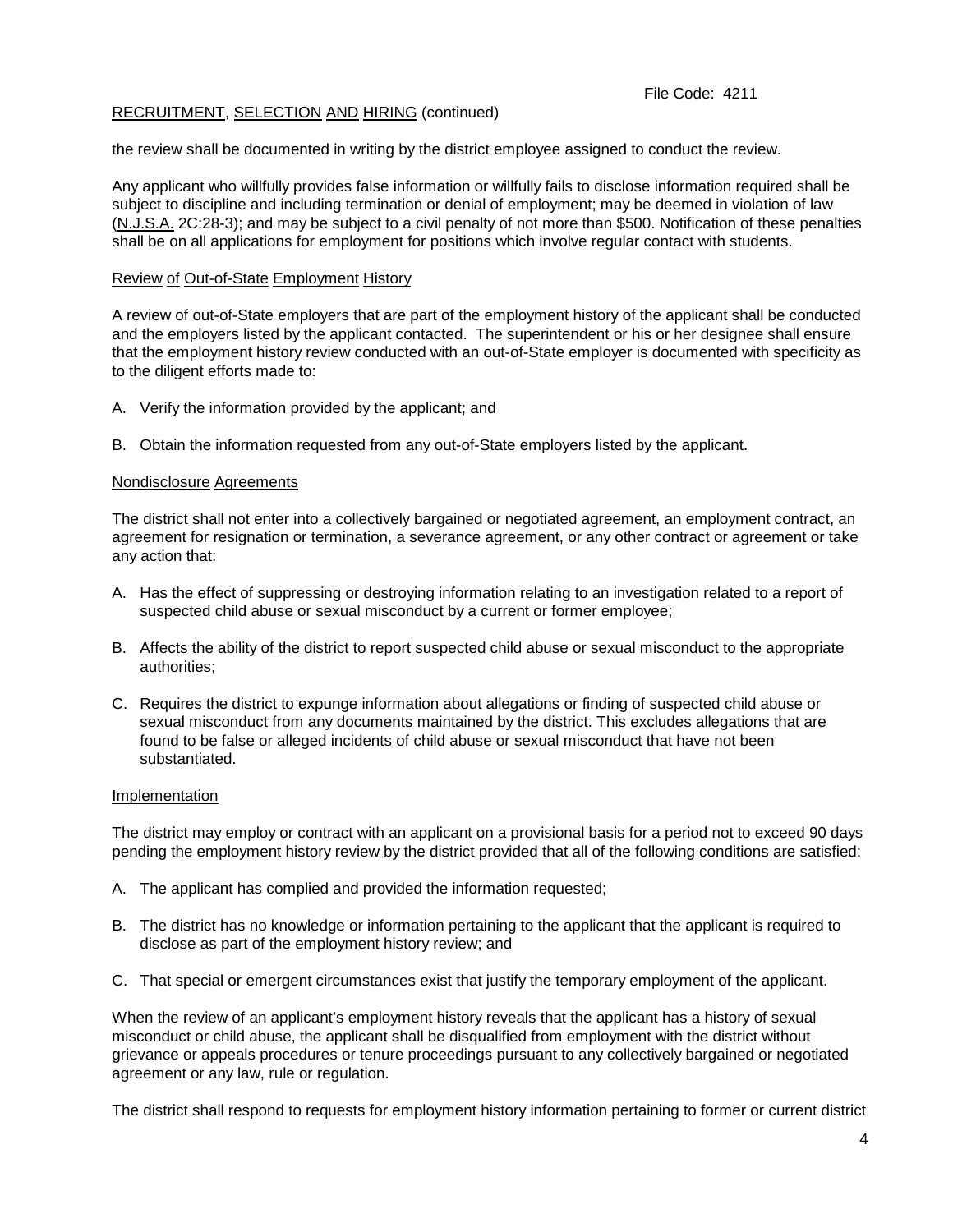# RECRUITMENT, SELECTION AND HIRING (continued)

employees in compliance with law, within 20 days of the receipt of the request and former employee's consent to release the information.

Information received about an applicant's employment history shall not be a public record.

| Adopted:             | November 28, 1990                                                 |
|----------------------|-------------------------------------------------------------------|
| Revised:             | March 30, 1991, September 17, 2003, Legal Update January 7, 2004, |
|                      | December 14, 2011, April 17, 2012                                 |
| NJSBA Review/Update: | August 2017, July 2018                                            |
| Readopted:           | September 26, 2018                                                |

## Key Words

Recruitment, Selection and Hiring; Hiring; Nondiscrimination; Affirmative Action, Background Check, Personnel Background Check, Domestic Partnership Act, Residency Requirements

| Legal References: N.J.S.A. 10:5-1 et seq. | Law Against Discrimination                                                                       |
|-------------------------------------------|--------------------------------------------------------------------------------------------------|
| N.J.S.A. 18A:3-15.2                       | Fraudulently issued, obtained, forged or altered degree or                                       |
|                                           | certification; use in connection with business or occupation                                     |
| N.J.S.A. 18A:6-5                          | Inquiry as to religion and religious tests prohibited                                            |
| N.J.S.A. 18A:6-6                          | No sex discrimination                                                                            |
| N.J.S.A. 18A:6-7.1, -7.5                  | Criminal history record; employee in regular contact with                                        |
|                                           | students; grounds for disqualification from employment;<br>exception                             |
| N.J.S.A. 18A:6-76.1                       | Deadline for notification to students of requirements                                            |
|                                           | of provisional certificate and induction program                                                 |
| N.J.S.A. 18A:11-1                         | General mandatory powers and duties                                                              |
| N.J.S.A. 18A:13-40                        | General powers and duties of board of newly created                                              |
|                                           | regional districts                                                                               |
| N.J.S.A. 18A:16-1                         | Officers and employees in general                                                                |
| N.J.S.A. 18A:26-1, -1.1, -2               | Citizenship of teachers, etc.                                                                    |
| N.J.S.A. 18A:27-1 et seq.                 | <b>Employment and Contracts</b>                                                                  |
| See particularly:                         |                                                                                                  |
| N.J.S.A. 18A:27-4.1                       |                                                                                                  |
| N.J.S.A. 18A:54-20                        | Powers of board (county vocational schools)                                                      |
| N.J.S.A. 26:8A-1 et seq.                  | Domestic Partnership Act                                                                         |
| N.J.S.A. 52:14-7                          | <b>Residency Requirements</b>                                                                    |
| N.J.A.C. 6A:7-1.1 et seq.                 | Managing for Equality and Equity in Education                                                    |
| See particularly:                         |                                                                                                  |
| N.J.A.C. 6A:7-1.4,-1.8                    |                                                                                                  |
| N.J.A.C. 6A:9B-6.1 et seq.                | <b>Types of Certificates</b>                                                                     |
| N.J.A.C. 6A:9B-8.1 et seq.                | Requirements for Instructional Certification                                                     |
|                                           | N.J.A.C. 6A:9B-10.1 et seq. Exceptions for the Requirements for the Instructional<br>Certificate |
|                                           | N.J.A.C. 6A:9B-12.1 et seq. Requirements for Administrative Certification                        |
| N.J.A.C. 6A:10:1.1 et seq.                | <b>Educator effectiveness</b>                                                                    |
| N.J.A.C. 6A:30-1.1et seq.                 | Evaluation of the Performance of School Districts                                                |
| N.J.A.C. 6A:32-4.1                        | Employment of teaching staff                                                                     |
| N.J.A.C. 6A:32-5.1                        | Standards for determining seniority                                                              |
|                                           |                                                                                                  |

P.L. 2018, c.5 – regarding requirements for employment history review for child abuse and sexual misconduct.